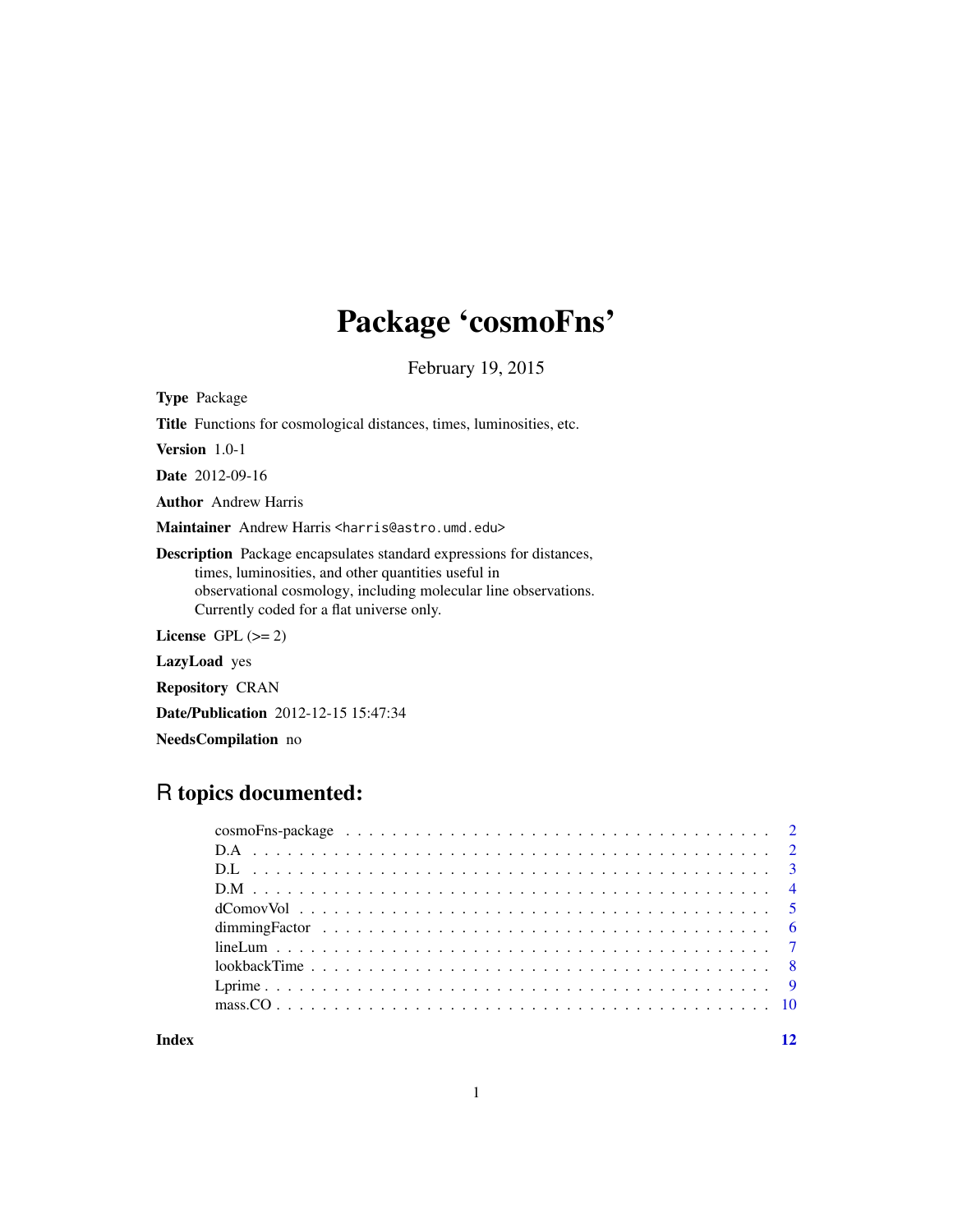<span id="page-1-0"></span>cosmoFns-package *Cosmology functions*

## Description

Package contains functions for computation of distances and luminosities in a flat cosmology.

## Details

| Package:  | cosmoFns   |
|-----------|------------|
| Type:     | Package    |
| Version:  | $1.0 - 1$  |
| Date:     | 2012-09-16 |
| License:  | GPL        |
| LazyLoad: | yes        |

## Author(s)

A. Harris

Maintainer: <harris@astro.umd.edu>

#### References

"Distance Measures in Cosmology," D.W. Hogg (2000), arXiv:astro-ph/9905116; "Warm Molecular Gas in the Pirmeval Galaxy 10214+4724", P.M. Solomon, D. Downes, and S.J.E. Radford (1992), Ap.J. 398, L29; "First-year WMAP observations...", Spergel et al., ApJS 148:175 (2003).

## Examples

D.L(z=2.3)

D.A *Angular diameter distance*

## Description

Function computes angular diameter distance

#### Usage

 $D.A(z, \text{omega.m = 0.27}, \text{omega.lambda = 0.73}, H.0 = 71)$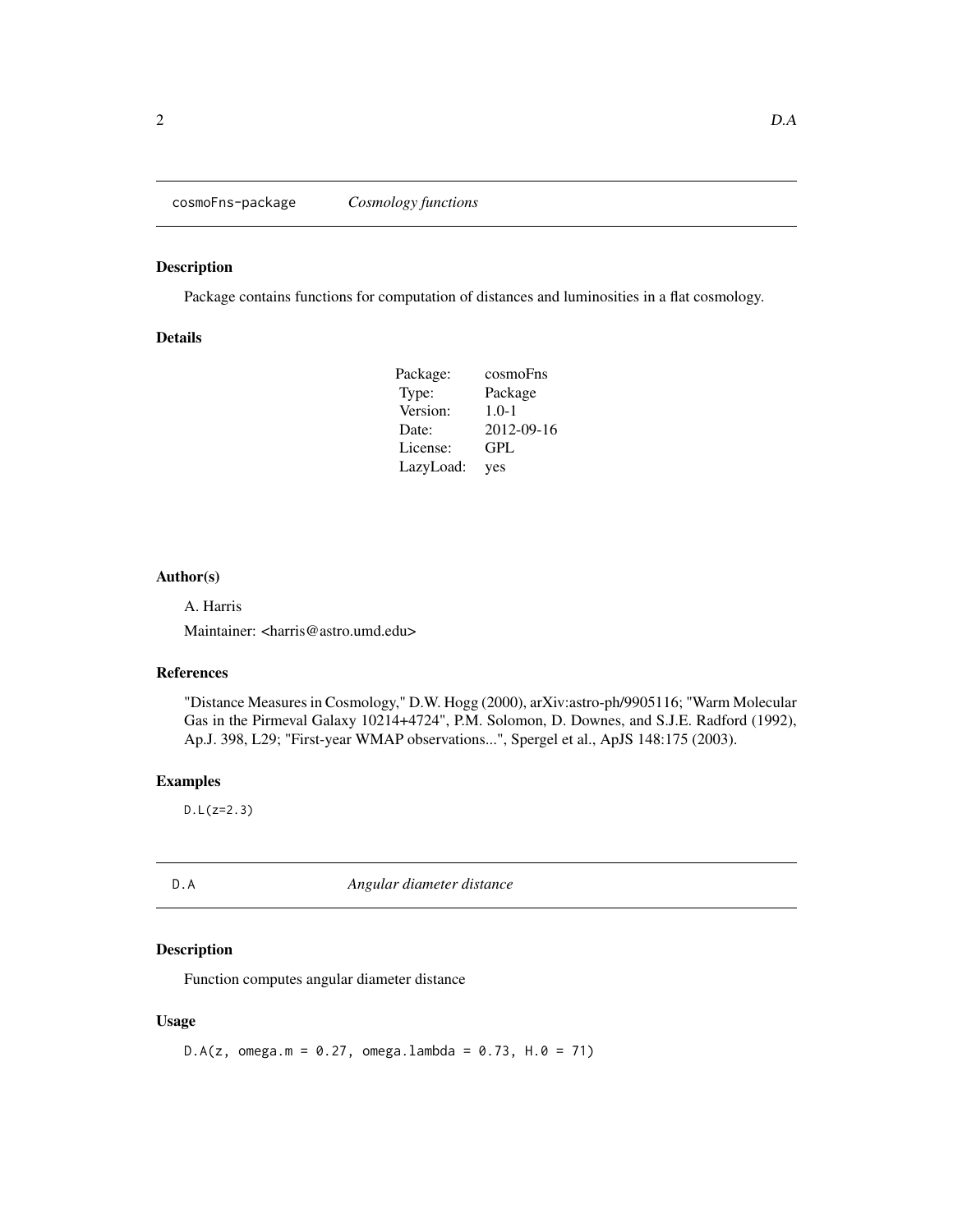<span id="page-2-0"></span> $D.L$  3

## Arguments

| 7            | Redshift                    |
|--------------|-----------------------------|
| omega.m      | Omega matter parameter      |
| omega.lambda | Omega lambda parameter      |
| H.0          | Hubble constant in km/s/Mpc |

## Value

Angular distance in Mpc

## Note

For flat universe, omega.k =  $0$ .

## Author(s)

A. Harris

## References

Hogg (2000), arXiv:astro-ph/9905116, equation (18)

## Examples

D.A(2.3)  $z \leq -\text{seq}(0.1, 5, 0.1)$ d <- D.A(z) plot(z, d/max(d), t='l', xlab='z', ylab='Normalized D.A')

<span id="page-2-1"></span>D.L *Luminosity distance*

## Description

Function computes luminosity distance in a flat cosmology.

## Usage

 $D.L(z, \text{omega.m = 0.27,omega.1ambda = 0.73, H.0 = 71})$ 

## Arguments

| z            | Redshift                    |
|--------------|-----------------------------|
| omega.m      | Omega matter parameter      |
| omega.lambda | Omega lambda parameter      |
| H.0          | Hubble constant in km/s/Mpc |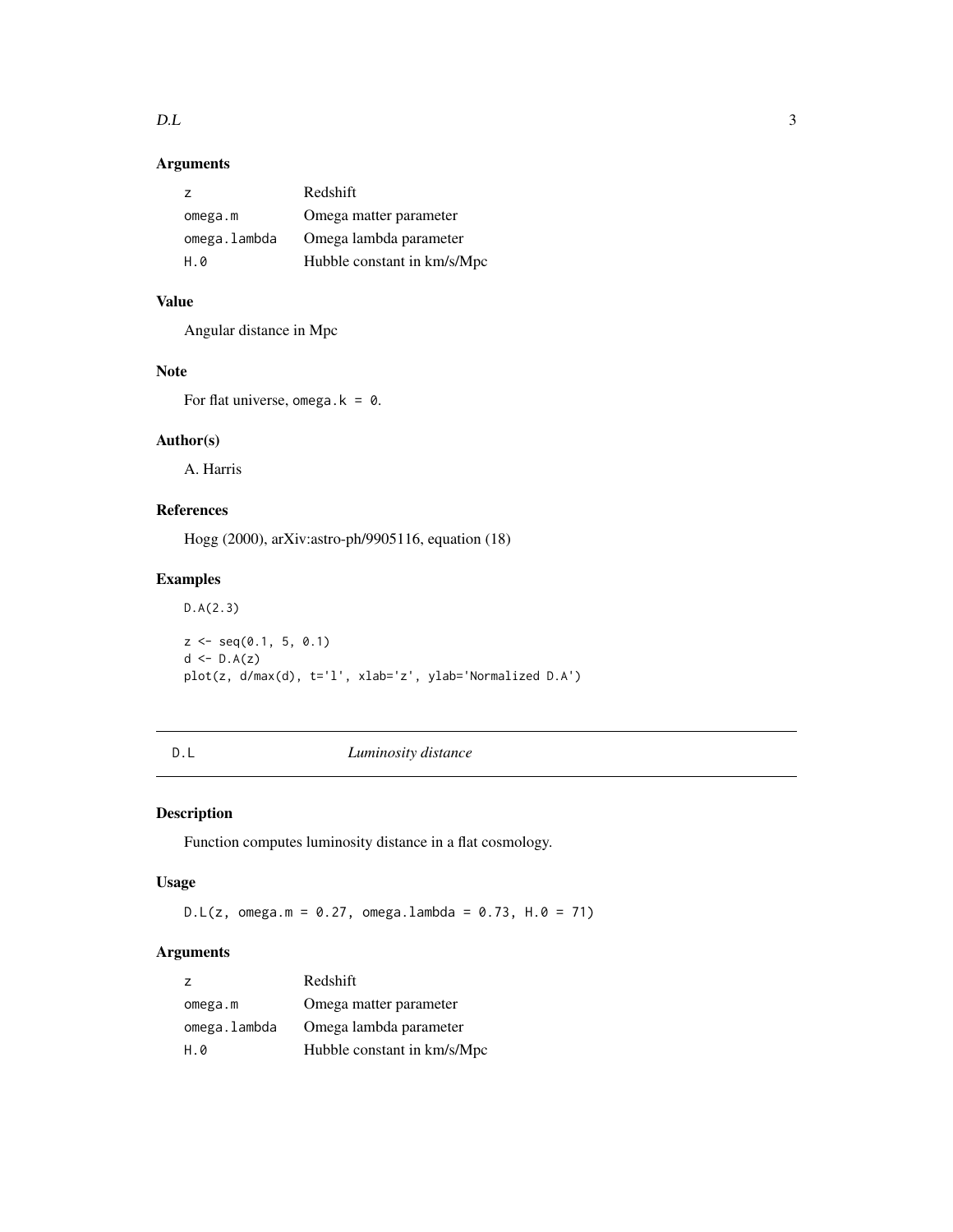## <span id="page-3-0"></span>Value

Luminosity distance in Mpc

## Author(s)

A. Harris

## References

Hogg (2000), arXiv:astro-ph/9905116, equation (21)

## Examples

D.L(2.3)

| D.M<br>Comoving distance |  |
|--------------------------|--|
|--------------------------|--|

## Description

Function computes comoving distance in a flat cosmology.

## Usage

 $D.M(z, \text{omega.m = 0.27}, \text{omega.lambda = 0.73}, H.0 = 71)$ 

## Arguments

| $\overline{z}$ | Redshift                    |
|----------------|-----------------------------|
| omega.m        | Omega matter parameter      |
| omega.lambda   | Omega lambda parameter      |
| H.0            | Hubble constant in km/s/Mpc |

#### Value

Comoving distance in Mpc

## Note

For flat universe, omega.k =  $\theta$ , so transverse and line-of-sight comoving distances are equal.

## Author(s)

A. Harris

## References

Hogg (2000), arXiv:astro-ph/9905116, equations (16) and (15)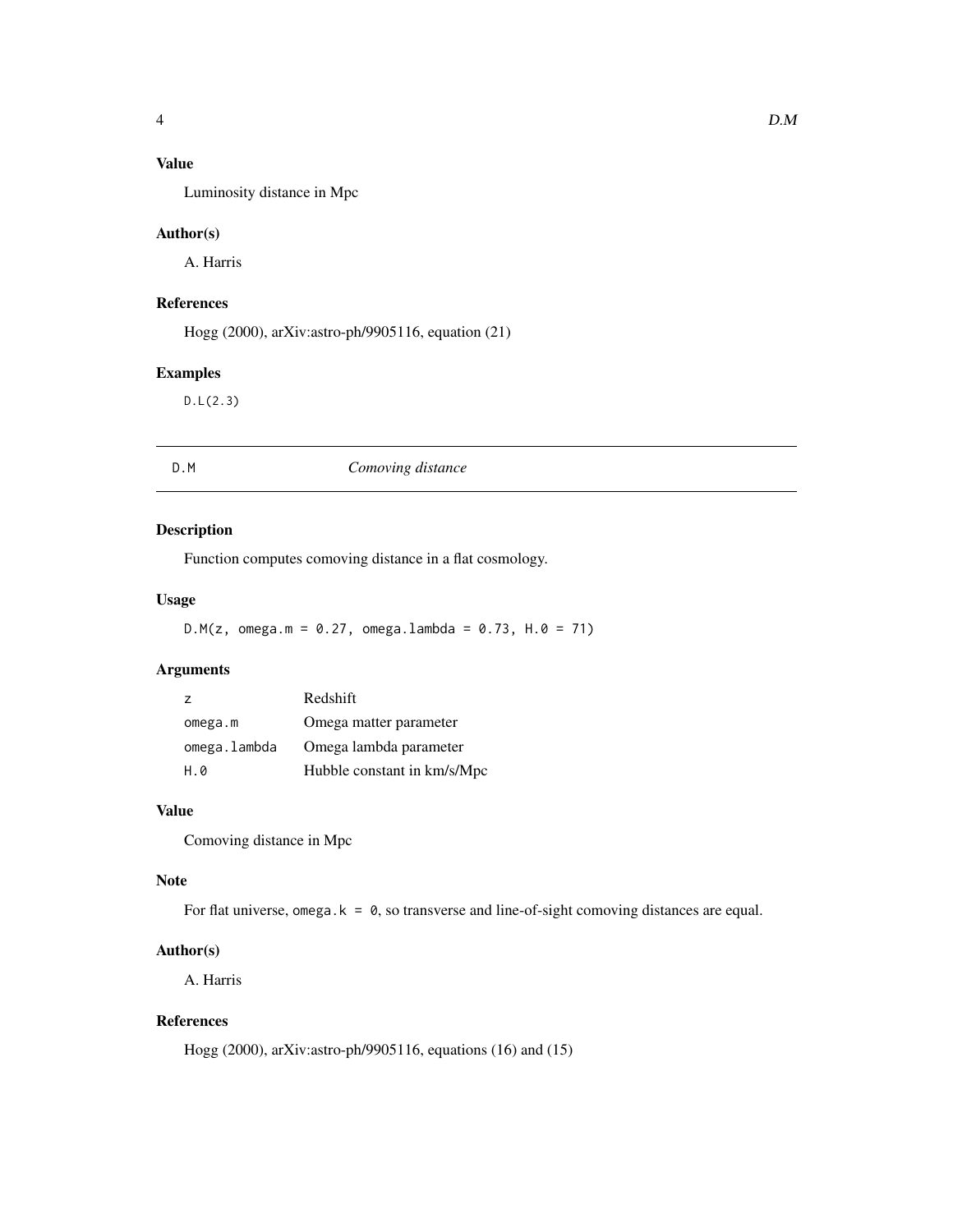#### <span id="page-4-0"></span>dComovVol 55 and 55 and 55 and 55 and 55 and 55 and 55 and 55 and 55 and 55 and 55 and 55 and 55 and 55 and 55 and 55 and 55 and 55 and 55 and 55 and 55 and 55 and 55 and 55 and 55 and 55 and 55 and 55 and 55 and 55 and 55

## Examples

D.M(2.3)

## dComovVol *Differential comoving volume*

## Description

Function computes differential comoving volume in a flat cosmology.

## Usage

 $dComovVol(z, \text{omega.m = } 0.27, \text{omega.lambda = } 0.73, H.0 = 71)$ 

## Arguments

| $\overline{z}$ | Redshift                    |
|----------------|-----------------------------|
| omega.m        | Omega matter parameter      |
| omega.lambda   | Omega lambda parameter      |
| H.0            | Hubble constant in km/s/Mpc |

## Value

Differential comoving volume in Mpc^3

## Author(s)

A. Harris

## References

Hogg (2000), arXiv:astro-ph/9905116, equation (28)

## Examples

dComovVol(2.3)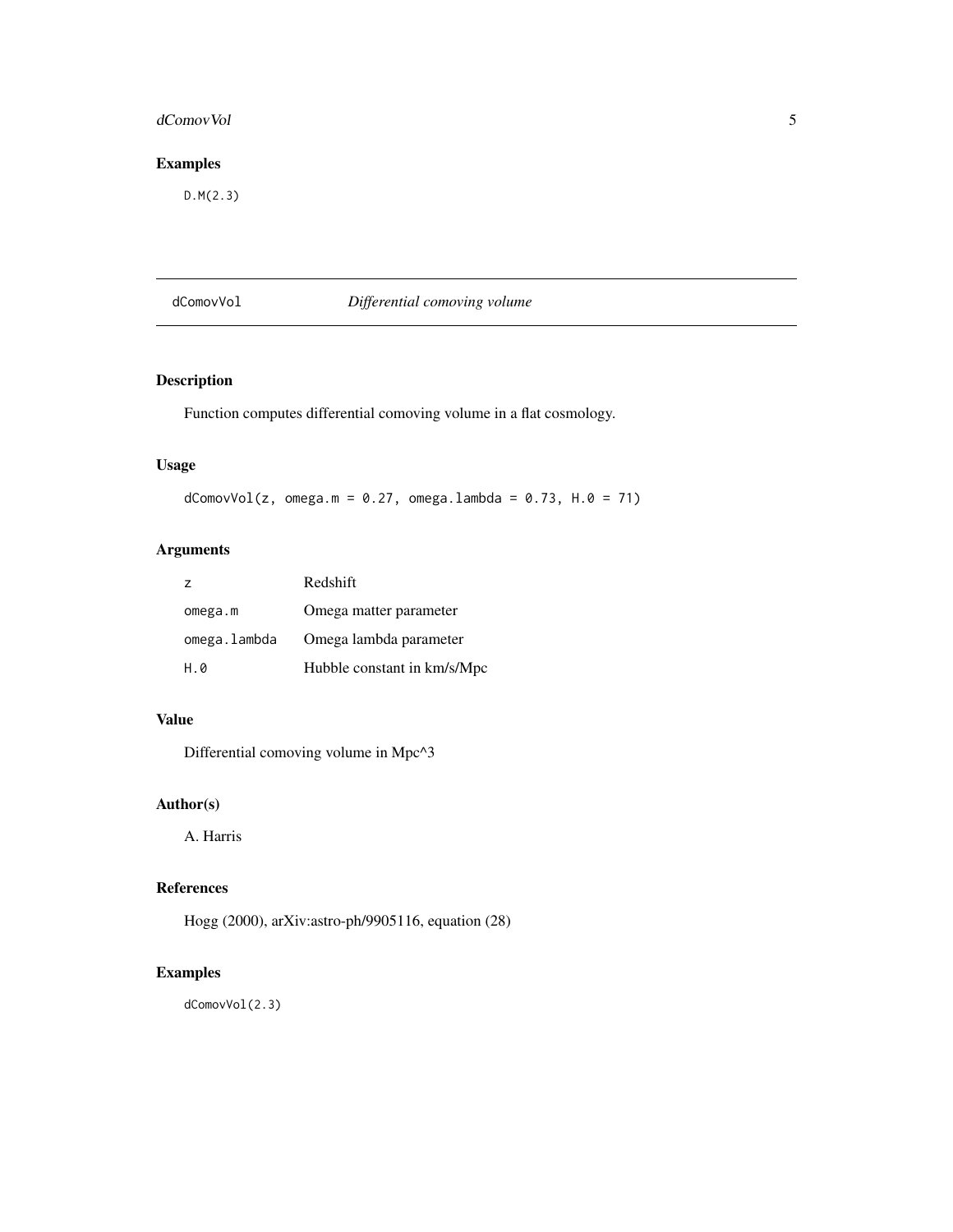<span id="page-5-0"></span>

Function computes flux dimming factor in a flat cosmology.

#### Usage

```
dimmingFactor(z, omega.m = 0.27, omega.lambda = 0.73, H.0 = 71)
```
## Arguments

| $\overline{z}$ | Redshift                    |
|----------------|-----------------------------|
| omega.m        | Omega matter parameter      |
| omega.lambda   | Omega lambda parameter      |
| H.0            | Hubble constant in km/s/Mpc |

#### Value

Flux dimming factor, unnormalied. Mathematically, it is  $(1+z)/D$ . L^2. This is the factor that scales luminosity densitiy in the observed frame to flux density in the observed frame.

#### Author(s)

A. Harris

## References

Hogg (2000), arXiv:astro-ph/9905116: section 7, part of equation (22)

## See Also

[D.L](#page-2-1)

```
z \leq -\text{seq}(0.1, 5, 0.1)df <- dimmingFactor(z)
plot(z, df/max(df), t='l', xlab='z', ylab='Normalized dimming factor')
```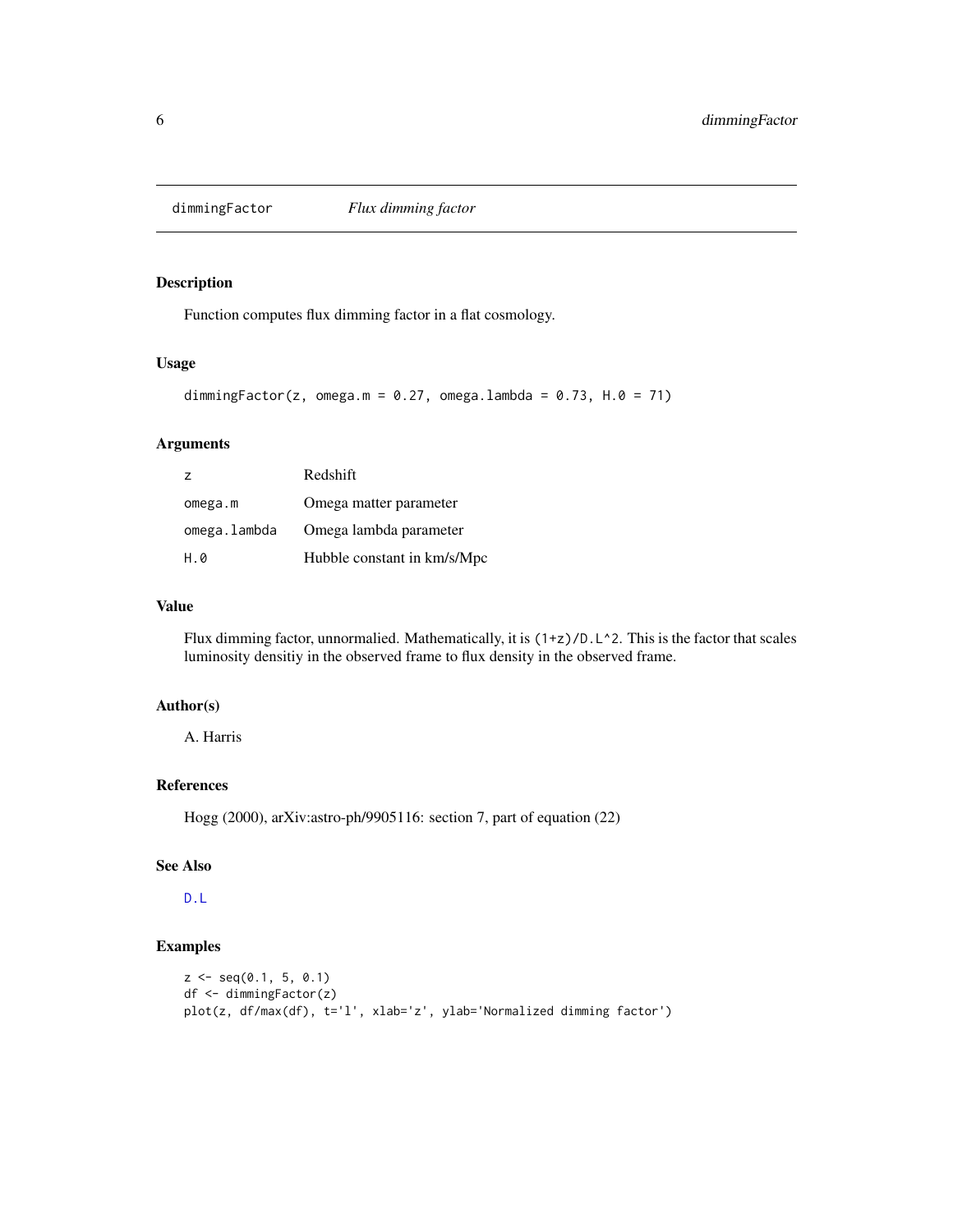<span id="page-6-1"></span><span id="page-6-0"></span>

Compute rest-frame line luminosity.

## Usage

```
lineLum(intInt, z, f.rest = 115.27, omega.m = 0.27, omega.lambda = 0.73, H.0 = 71)
```
#### Arguments

| intInt       | Integrated intensity in Jy km/s |
|--------------|---------------------------------|
| 7            | Redshift                        |
| f.rest       | Line rest frequency in GHz      |
| omega.m      | Omega matter parameter          |
| omega.lambda | Omega lambda parameter          |
| н а          | Hubble constant in km/s/Mpc     |

## Value

Rest-frame line luminosity in solar luminosities.

## Note

For flat universe, omega.k =  $0$ .

## Author(s)

A. Harris

## References

Solomon, Downes & Radford (1992), ApJ 398, L29, equation (1)

#### See Also

[Lprime](#page-8-1)

```
snu <- 1.e-3 # 1 mJy peak
wid <- 400 # 400 km/s wide
intInt <- 1.06*snu*wid # Gaussian line
z \le -2.3lineLum(intInt, z)
```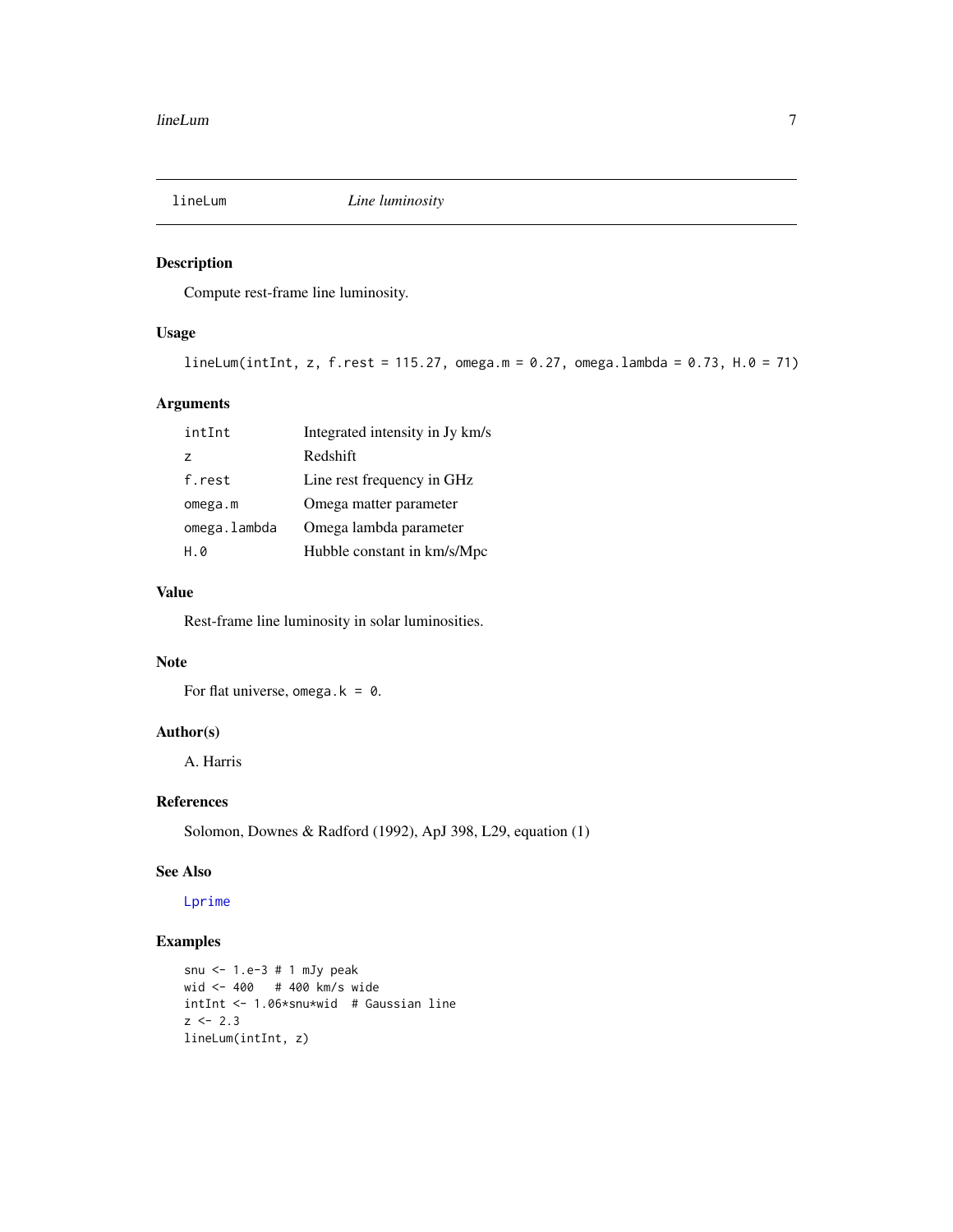<span id="page-7-0"></span>

Compute cosmic lookback time given z and cosmological parameters

#### Usage

```
lookbackTime(z, omega.m = 0.27, omega.lambda = 0.73, H.0 = 71)
```
#### Arguments

| $\overline{z}$ | Redshift                    |
|----------------|-----------------------------|
| omega.m        | Omega matter parameter      |
| omega.lambda   | Omega lambda parameter      |
| H.0            | Hubble constant in km/s/Mpc |

#### Details

Defaults for omega.m, omega.lambda, and omega.m, are from WMAP cosmology; omega.k (curvature term) is computed from relationship between omegas in flat cosmology (omega.  $k = 0$ ).

#### Value

Lookback time in Gyr.

## Author(s)

A. Harris

#### References

"Principles of Physical Cosmology," P.J. Peebles, Princeton c. 1993, (5.63); "Distance Measures in Cosmology," Hogg (2000), arXiv:astro-ph/9905116, equation (30); "First-year WMAP observations...", Spergel et al., ApJS 148:175 (2003)

```
# lookback time for z = 2
lookbackTime(2)
# Inverse problem, age of Earth (4.6 Gyr) example:
uniroot(function(x) lookbackTime(x) - 4.6, c(0,2))$root
```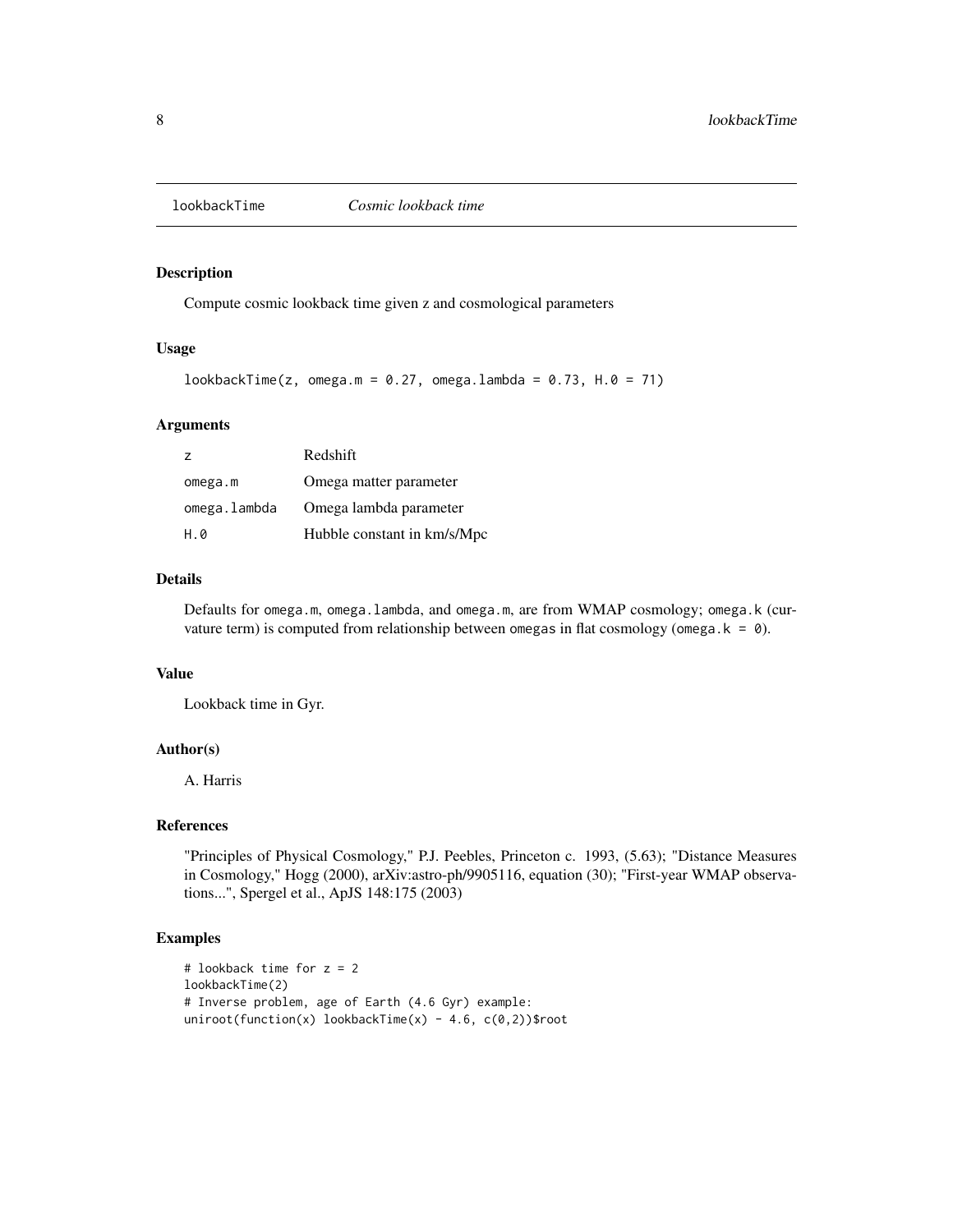<span id="page-8-1"></span><span id="page-8-0"></span>

Compute L' line luminosity

#### Usage

```
Lprime(intInt, z, f.rest = 115.27, omega.m = 0.27, omega.lambda = 0.73, H.0 = 71)
```
#### Arguments

| intInt       | Integrated intensity in Jy km/s |
|--------------|---------------------------------|
| 7            | Redshift                        |
| f.rest       | Line rest frequency in GHz      |
| omega.m      | Omega matter parameter          |
| omega.lambda | Omega lambda parameter          |
| H.Ø          | Hubble constant in km/s/Mpc     |

#### Value

Rest-frame line luminosity in K km/s pc<sup> $\sim$ -2.</sup>

## Note

For flat universe, omega.k =  $\theta$ . Useful for empirical mass estimates. L' is proportional to the brightness temperature of the transition.

## Author(s)

A. Harris

## References

Solomon, Downes & Radford (1992), ApJ 398, L29, equation (3)

#### See Also

[lineLum](#page-6-1), [mass.CO](#page-9-1)

```
snu <- 1.e-3 # 1 mJy peak
wid <- 400 # 400 km/s wide
intInt <- 1.06*snu*wid # Gaussian line
z \le -2.3Lprime(intInt, z)
```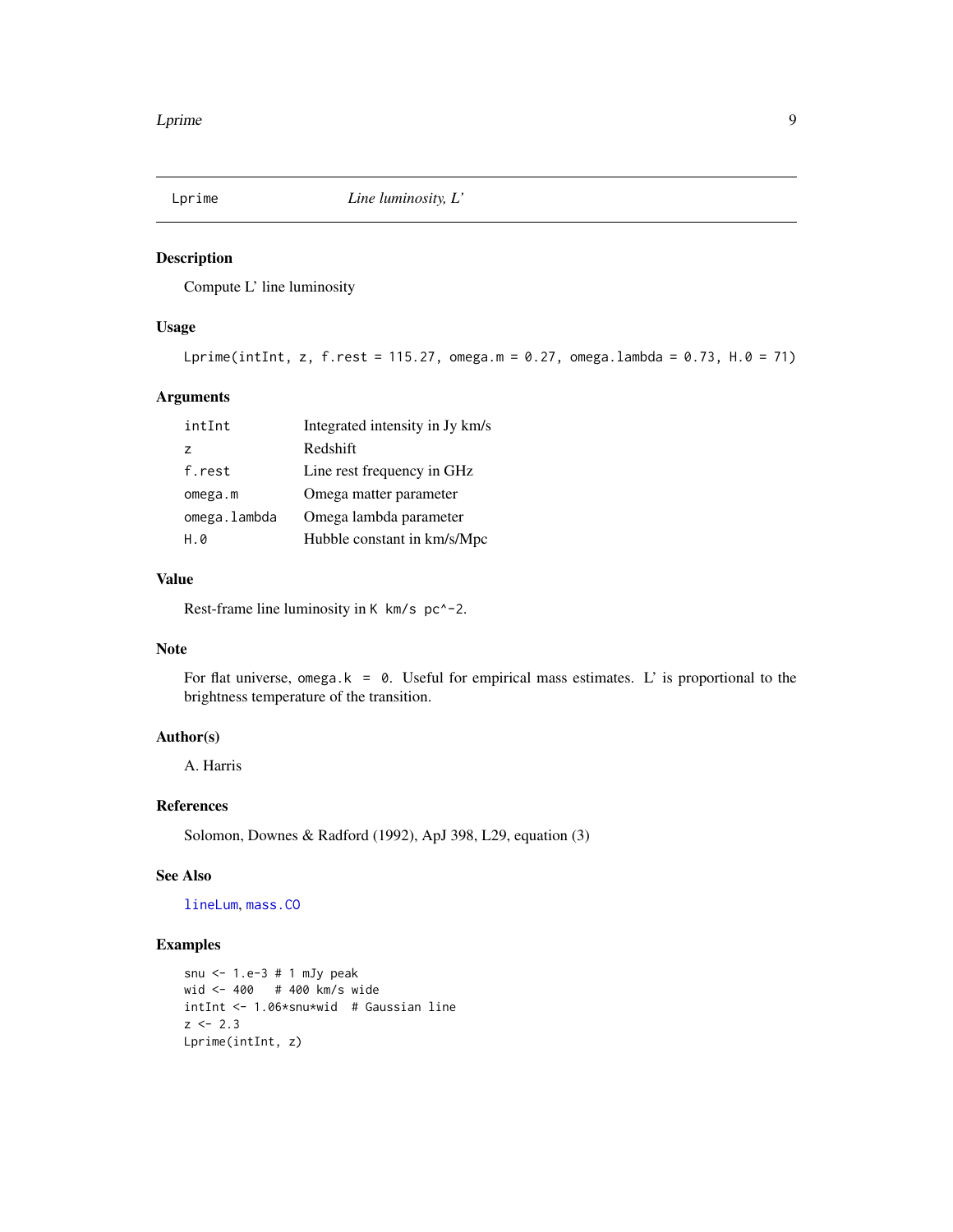<span id="page-9-1"></span><span id="page-9-0"></span>

Compute molecular mass (default CO  $J = 1-0$ ) from L' and empirical conversion factor.

#### Usage

```
mass.CO(intInt, z, alpha = 0.8, f.rest = 115.27, omega.m = 0.27, omega.lambda = 0.73, H.0 = 71)
```
## Arguments

| intInt         | Integrated intensity in Jy km/s               |
|----------------|-----------------------------------------------|
| $\overline{z}$ | Redshift                                      |
| alpha          | Empirical mass conversion factor, see details |
| f.rest         | Line rest frequency in GHz                    |
| omega.m        | Omega matter parameter                        |
| omega.lambda   | Omega lambda parameter                        |
| H.0            | Hubble constant in km/s/Mpc                   |

## Details

alpha is an empirical mass conversion factor. The exact value is a topic of considerable debate. For CO, see Solomon and Vanden Bout (2005), also Tacconi et al. (2008) for reviews.

## Value

Gas mass in solar masses.

## Author(s)

A. Harris

## References

Solomon, Downes & Radford (1992), ApJ 398, L29, equations (3) and (4); Solomon & Vanden Bout (2005) ARA&A 43, 677; Tacconi et al. (2008) ApJ 680, 246.

## See Also

[Lprime](#page-8-1)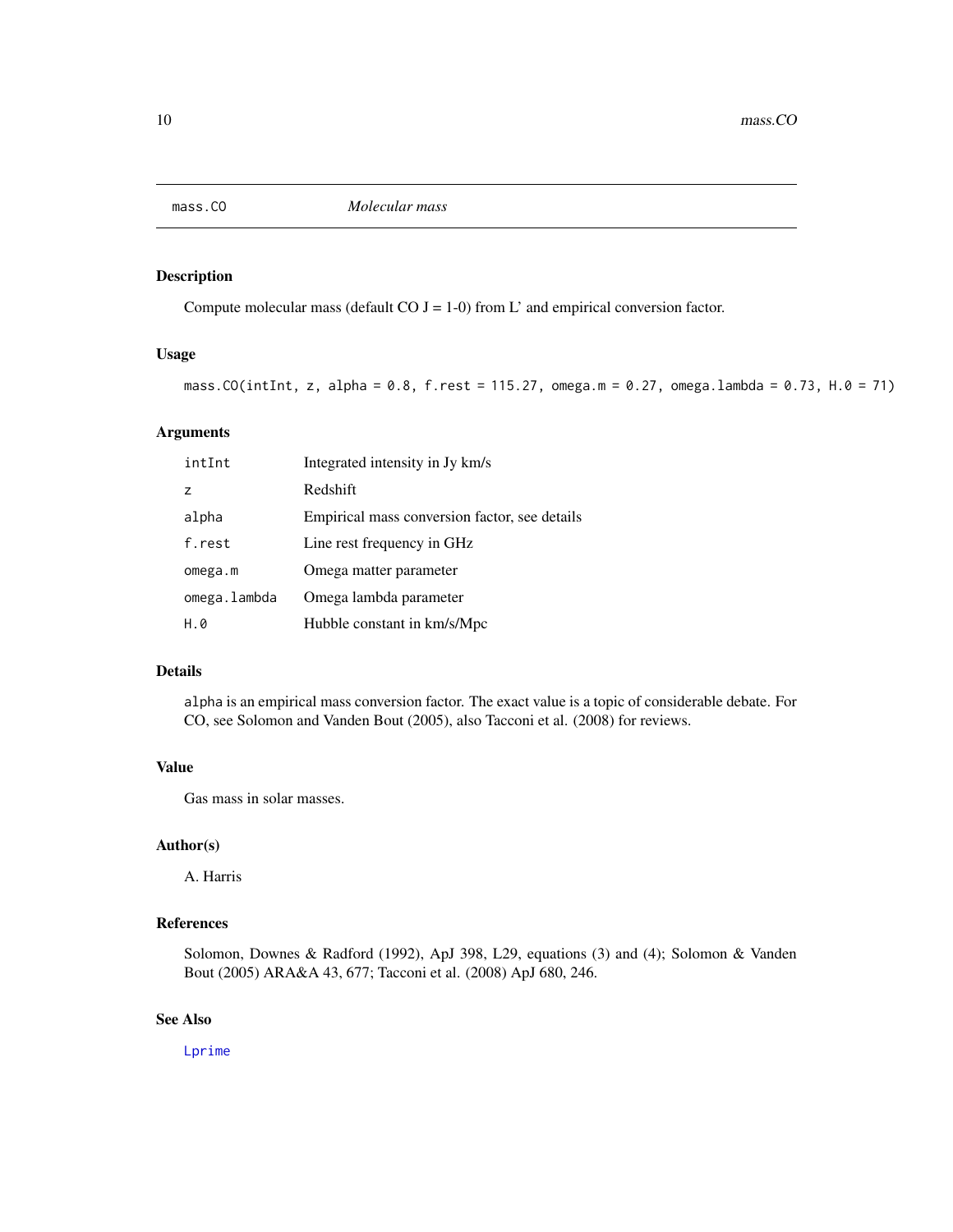$mass. CO$  11

```
snu <- 1.e-3 # 1 mJy peak
wid <- 400 # 400 km/s wide
intInt <- 1.06*snu*wid # Gaussian line
z \le -2.3mass.CO(intInt, z)
```